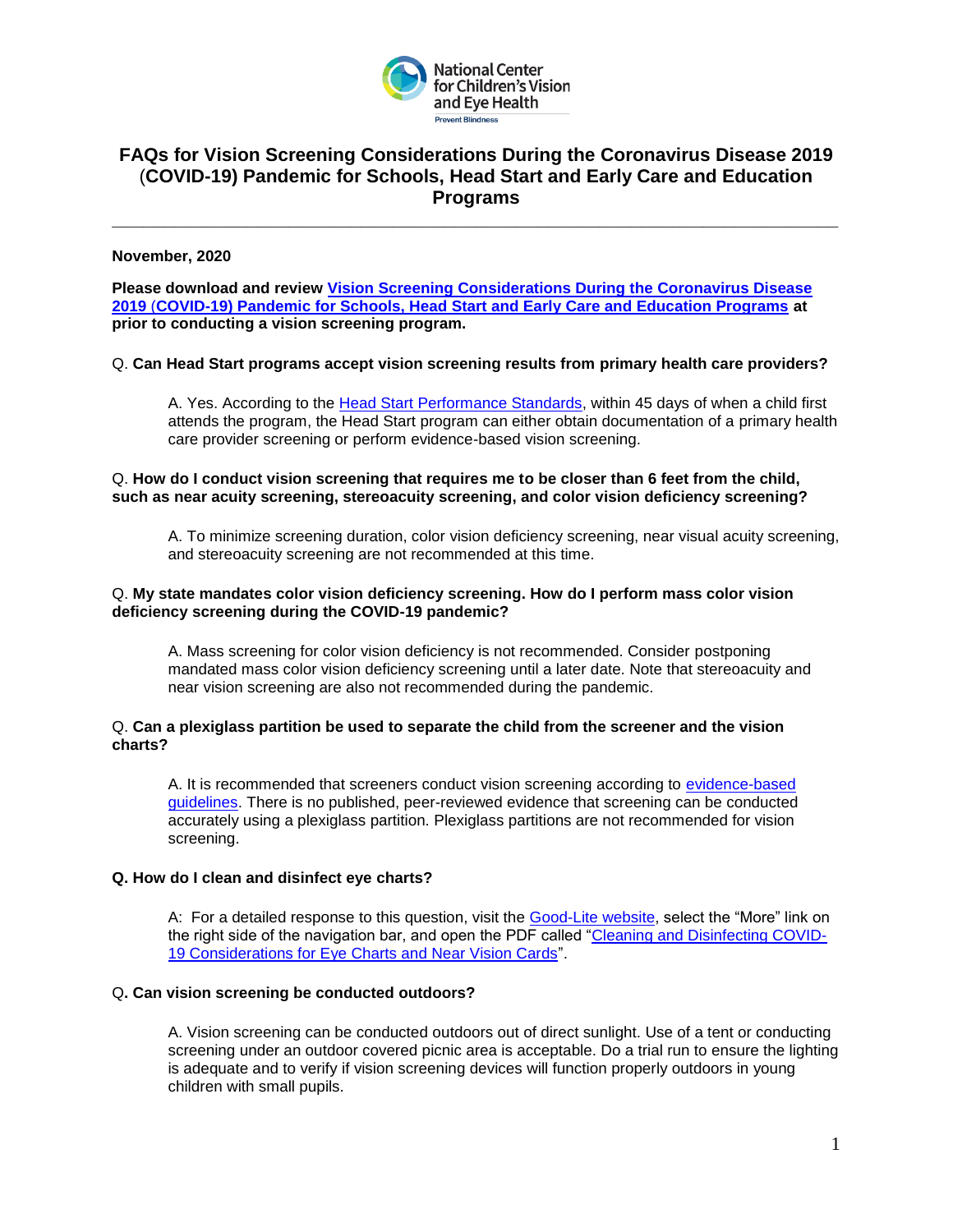

The screener should check the outdoor air quality and heat index. If children are recommended to stay inside, the outdoor screening should be moved indoors or rescheduled.

## Q. **How can I conduct photoscreening from 6 feet away?**

A. [Two instruments approved by the NCCVEH](https://preventblindness.org/vision-screening-guidelines-by-age/#1587738048879-51c0c8e9-cd5c) are used at a ~3-foot screening distance. When the instruments are outside the screening distance range, the screener is alerted via a message on the instrument monitor that the screener is too far away from the child and the instrument will neither capture a reading nor provide screening results. For children over age 2 years, both the child and screener should wear masks covering both the nose and mouth. The accuracy of screening results captured through face shields or plexiglass is unknown.

[CDC guidelines](https://www.cdc.gov/coronavirus/2019-ncov/if-you-are-sick/quarantine.html) define "close contact" with someone who has COVID-19 as being within 6 feet of the individual for 15 minutes or longer.

Instruments provide screening results in less than 1 minute. Consider using vision screening instruments with children ages 1, 2, 3, 4, and 5 years. Consider using vision screening instruments for children 6 years and older **ONLY** if children cannot participate in optotype-based screening.

Consider the following precautions when using screening instruments within the 6-foot distance zone:

- The screener should not enter the 6-foot physical distancing zone until the screener is ready to operate the device and is wearing appropriate personal protective gear.
- Once the screening data are collected by the instrument, the screener should move outside the 6-foot physical distancing zone until the next child is ready for screening.
- If a screening instrument cannot be operated according to best practices for use (room conditions, lighting requirements, positioning of the device in alignment with the child's eyes, etc.) while COVID-19 risk management precautions are in place, then the device should not be used for screening.

### Q. **If a room with a separate entrance and exit is unavailable, what are my options?**

A. People (both children and adults) cannot pass through doorways simultaneously. A child must wait until the previous child exits and is 6 feet away before entering the door to the room. Build additional time into the schedule.

### **Q. Our district is on a budget. Can I make my own occluders?**

A. Do not make your own occluders. To ensure evidenced based screening, occluders should be purchased from a vision supply source.

## **Q. When I have special education students who cannot wear masks, what do I do?**

A. Masks are effective for special education students who understand and comply with directions for use. Students with sensitivity to touch, smell, or pressure may not tolerate masks. Adapted masks for teachers and staff, such as those with a clear panel to allow for visualization of lip reading and facial expressions, may be useful for some students.

Face shields combined with a mask are recommended for staff when a student cannot wear a mask and cannot control secretions, including sneezes, coughs, forced expiration of breath, or spitting. This combination is also recommended when staff are unable to maintain physical distancing, such as when providing personal hygiene. To fit properly, a face shield should extend